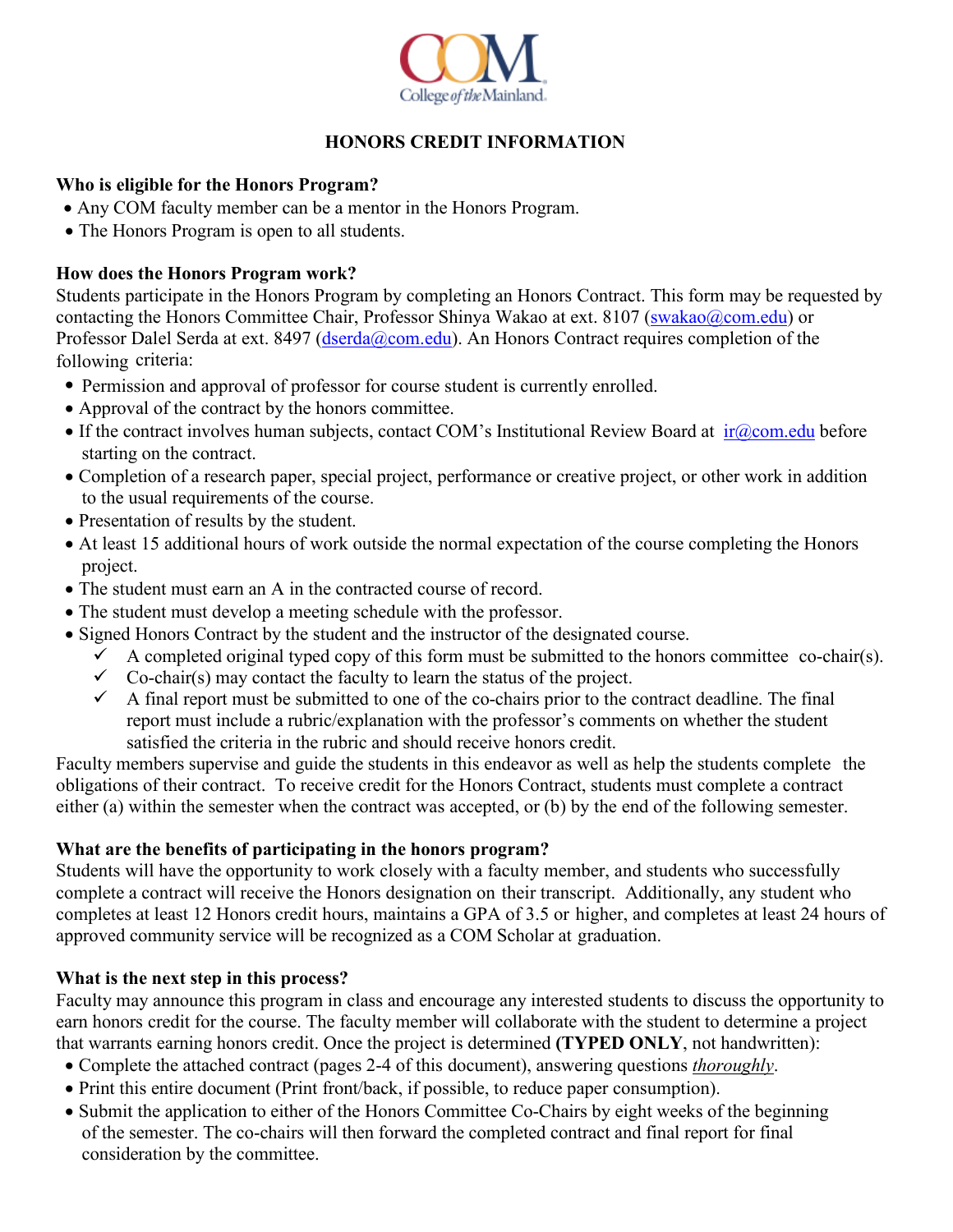

#### **HONORS CREDIT CONTRACT PROJECT DESCRIPTION (Student must fill out this form)**

Please provide a breakdown and explanation of the hours this project will require in addition to what is normal for the course; ensure the minimum fifteen hours is met.

Please provide an explanation of the anticipated meeting schedule between the professor and student.

Please provide a summary of the study, including the (a) purpose, (b) timeline, (c) process, and (d) impact/application.

Please explain how you are planning to present the results of this project.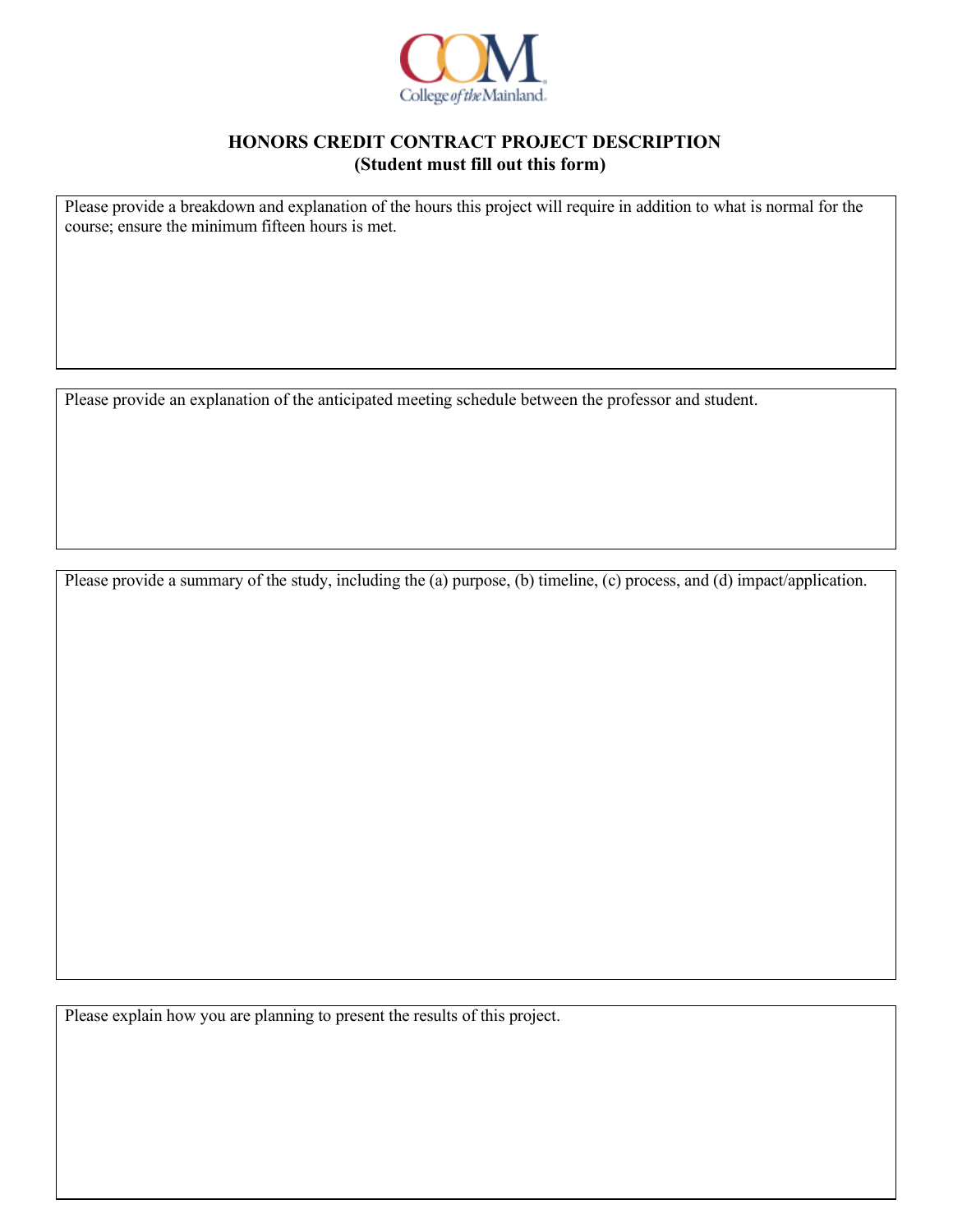

## **HONORS CREDIT CONTRACT**

| <b>Student Name</b> | Semester<br>. `ourse | <b>Professor Name</b> |
|---------------------|----------------------|-----------------------|
|                     |                      |                       |

The following is a contract for Honors Credit in the course listed above. The student agrees to complete the contract requirements listed below for the project described in the attached document prior to the deadline. The student understands and agrees to the following:

- The professor has the right to terminate this contract if he/she believes the student is failing to live up to his/her requirements.
- The time considered in the calculation requirement of the contract must begin no sooner than the beginning of the actual course for which honors credit is being requested.
- The contract must be received by an honors committee chair(s) by **eight weeks** of the beginning of the semester.
- The contract must be approved by the honors committee.
- A final report concerning the project must be submitted to the committee. The final report must include a rubric and/or explanation with the professor's comments on whether the student satisfied the criteria in the rubric and should receive honors credit.
- The Honors designation will only be awarded when the professor and Honors Committee determine the student has successfully completed the requirements to receive honors credit conducting either a research paper, special project, performance or creative project, or other work.
- The student must earn an A in the course where honors credit is being contracted.
- The student must develop a meeting schedule with the professor.
- The student must spend at least 15 additional hours of work outside the normal expectation of the course completing the special project.
- The student must make a presentation of his/her results (in-class, conference, COM event, etc.).
- I have read the requirements explained above and agree to complete the honors project described in the attached documentation.
- I understand the professor will communicate (email) with committee chair(s) when I have fulfilled my obligations of the honors contract.
- I agree to allow College of the Mainland to publicize the results of the work resulting from this honors contract.
- I understand and agree that I must complete the contract (choose one below):
	- within the course of this semester

by the end of the following semester (Semester: Year:  $\qquad$  )